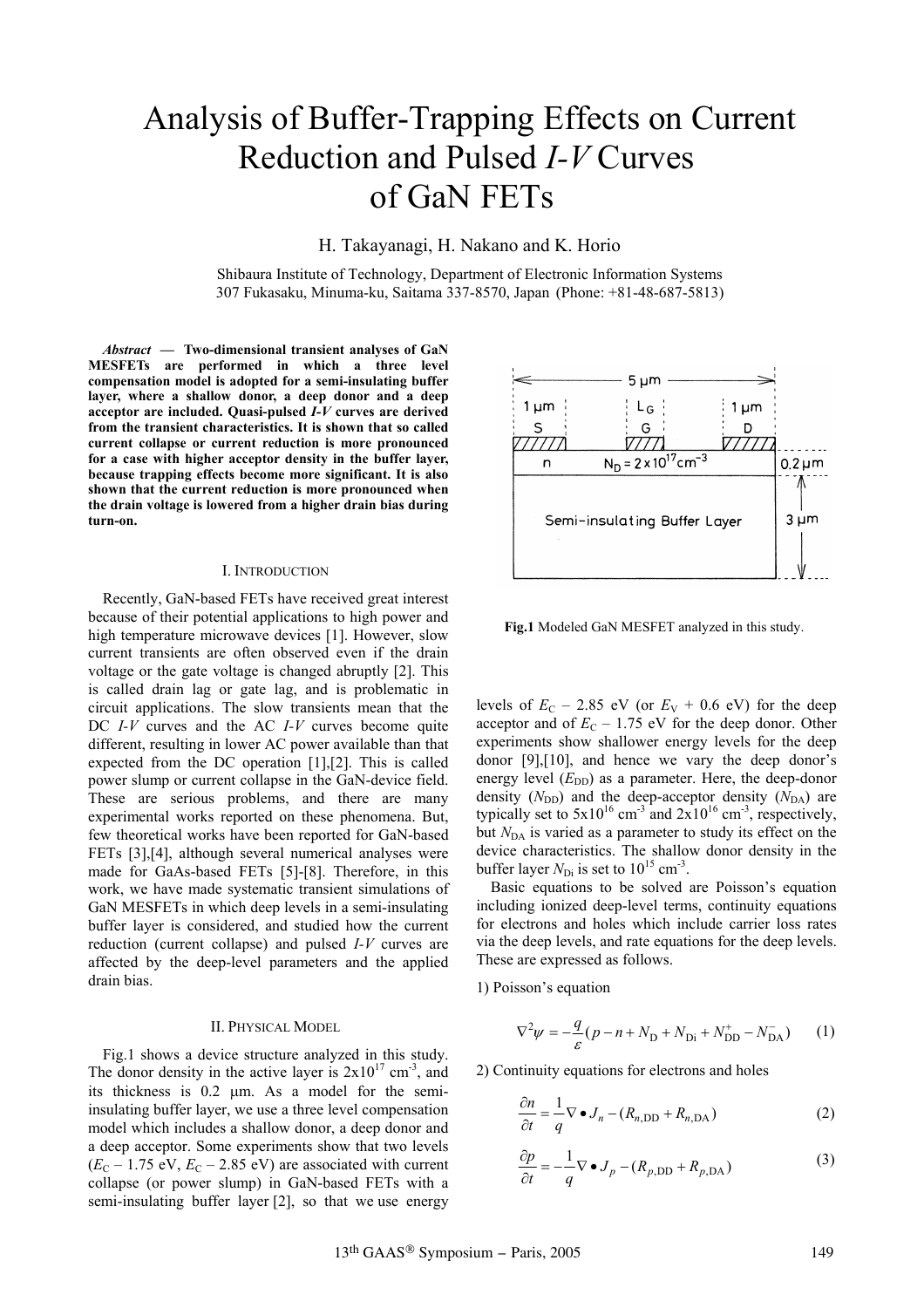where

$$
R_{n,\text{DD}} = C_{n,\text{DD}} N_{\text{DD}}^+ n - e_{n,\text{DD}} (N_{\text{DD}} - N_{\text{DD}}^+) \tag{4}
$$

$$
R_{n,DA} = C_{n,DA} (N_{DA} - N_{DA}^{-}) n - e_{n,DA} N_{DA}^{-} \tag{5}
$$

$$
R_{p,\text{DD}} = C_{p,\text{DD}} (N_{\text{DD}} - N_{\text{DD}}^{+}) p - e_{p,\text{DD}} N_{\text{DD}}^{+}
$$
 (6)

$$
R_{p,DA} = C_{p,DA} N_{DA}^- p - e_{p,DA} (N_{DA} - N_{DA}^-)
$$
 (7)

3) Rate equations for the deep levels

$$
\frac{\partial}{\partial t}(N_{\rm DD} - N_{\rm DD}^+) = R_{n,\rm DD} - R_{p,\rm DD}
$$
 (8)

$$
\frac{\partial}{\partial t} N_{\text{DA}}^- = R_{n,\text{DA}} - R_{p,\text{DA}} \tag{9}
$$

where  $N_{\text{DD}}^+$  and  $N_{\text{DA}}^-$  represent ionized densities of deep donors and deep acceptors, respectively.  $C_n$  and  $C_p$  are the electron and hole capture coefficients of the deep levels, respectively, *en* and *ep* are the electron and hole emission rates of the deep levels, respectively, and the subscript (DD, DA) represents the corresponding deep level.

The above basic equations are put into discrete forms and are solved numerically. We have calculated the drain-current responses when the drain voltage  $V_D$  and/or the gate voltage  $V_G$  are changed abruptly.



**Fig.2** Comparison of drain-current responses of GaN MESFET as a parameter of deep donor's energy level  $E_{DD}$ when  $V_D$  is raised abruptly from  $\overline{0}$  V to 20 V (upper) or when  $V_D$  is lowered abruptly from 20 V to 6 V (lower).  $N_{DD}$  =  $5x10^{16}$  cm<sup>-3</sup> and  $N_{DA} = 2x10^{16}$  cm<sup>-3</sup>.

## III. DRAIN LAG

Fig.2 shows calculated drain-current responses when the drain voltage  $V_D$  is raised abruptly from 0 V to 20 V or when  $V_D$  is lowered from 20 V to 6 V, where the gate voltage  $V_G$  is kept constant (0 V). Here, three cases with different  $E_C - E_{DD}$  are shown. When  $V_D$  is raised, the drain currents overshoot the steady-state values, because electrons are injected into the buffer layer, and the deep traps there need certain time to capture these electrons. On the other hand, when  $V_D$  is lowered, the drain currents remain at low values for some periods and begin to increase slowly, showing drain lag behavior. This is due to the slow response of the deep donor. It is understood that the drain currents begin to increase as the deep donors begin to emit electrons, so that the response is faster for shallower  $E_{\text{DD}}$ . In fact, the current rise time is roughly consistent with the deep donor's electronemission time constant given by  $1/e<sub>n,DD</sub>$ , which becomes  $3.9x10^{-5}$  s and  $9.8x10^{3}$  s for  $E_C - E_{DD} = 0.5$  eV and 1.0 eV, respectively. The time constant for  $E_C - E_{DD} = 1.75$ eV is estimated as a quite long value of  $3.9x10^{16}$  s. The above overshoot and undershoot behavior is also reported experimentally in GaN MESFETs [2] and AlGaN/GaN HEMTs [3].



**Fig.3** Calculated turn-on characteristics of GaN MESFET when  $V_G$  is changed from threshold voltage  $V_{th}$  to 0 V, with on-state drain voltage  $V_{\text{Don}}$  as a parameter. Off-state drain voltage  $V_{\text{Doff}} = 20 \text{ V}$ .  $E_C - E_{\text{DD}} = 0.5 \text{ eV}$ .  $N_{\text{DD}} = 5 \times 10^{16} \text{ cm}^3$ and  $N_{\text{DA}} = 2x10^{16}$  cm<sup>-3</sup>.

#### IV. CURRENT COLLAPSE

We have next calculated a case when  $V_D$  and  $V_G$  are both changed abruptly. Fig.3 shows calculated turn-on characteristics  $(E_C - E_{DD}$  is 0.5 eV) when  $V_G$  is changed from the threshold voltage  $V_{\text{th}}$  to 0 V. The off-state drain voltage  $V_{\text{Doff}}$  is 20 V, and the parameter is the on-state drain voltage  $V_{\text{Don}}$ . The characteristics are similar to those in Fig.2, and hence the change of  $V<sub>D</sub>$  is essential in this case. Fig.4 shows calculated  $I_D - V_D$  curves. In this figure, we plot by point (x) the drain current at  $t = 10^{-8}$  s after the gate voltage is switched on. This is obtained from Fig.3, and this curve corresponds to a quasi-pulsed *I-V* curve with pulse width of  $10^{-8}$  s. (We are also plotting other quasi-pulsed *I-V* curves when only  $V_D$  is changed (cf. Fig.2) , which reflect the overshoot and undershoot.) It is seen that the drain currents in the pulsed *I-V* curve are rather lower than those in the steady state. This indicates that the current reduction (current collapse) or power slump could occur due to the slow response of deep levels in the semi-insulating buffer layer. This type of current reduction is commonly observed experimentally in GaN-based FETs.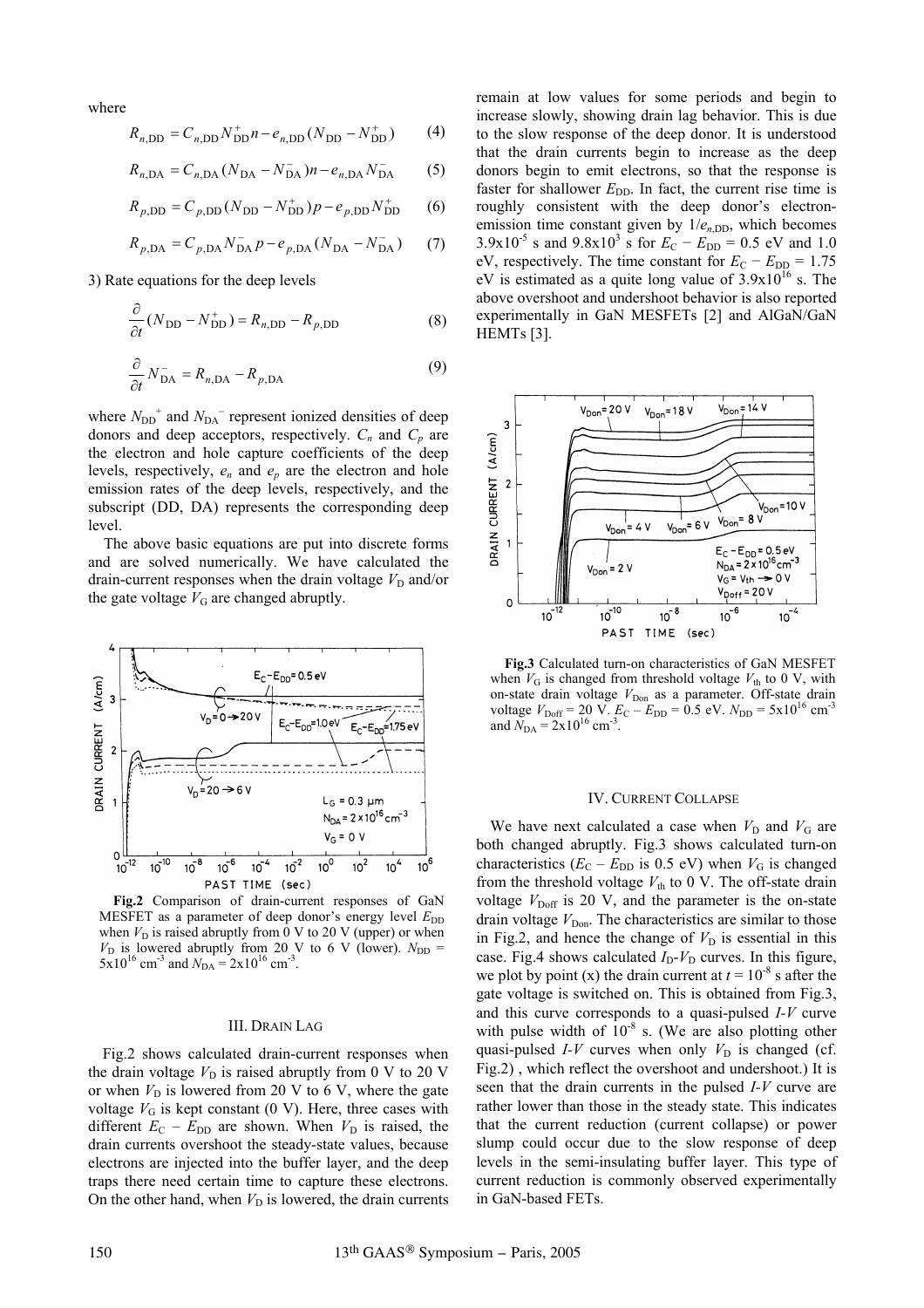

**Fig.4** Steady-state *I-V* curve ( $V_G = 0$  V; solid line) and quasi-pulsed *I-V* curves for GaN MESFET.  $E_C - E_{DD} = 0.5$ eV. (x):  $V_{\text{Doff}} = 20$  V and  $V_{\text{Goff}} = V_{\text{th}}$  ( $t = 10^{-8}$  s; Fig.3), ( $\circ$ ):  $V_D$  is raised from 0 V ( $t = 10^{-9}$  s; Fig.2), ( $\Delta$ ):  $V_D$  is lowered from 20V ( $t = 10^{-8}$  s; Fig.2).



**Fig.5** Steady-state *I-V* curves ( $V<sub>G</sub> = 0$  V; solid lines) and quasi-pulsed *I-V* curves (x ;  $t = 10^{-8}$  s) for GaN MESFETs with different  $N_{DA}$  (5x10<sup>15</sup> cm<sup>-3</sup>, 10<sup>17</sup> cm<sup>-3</sup>). Initial point is shown by ( $\bullet$ ).  $E_C - E_{DD} = 0.5 \text{ eV}$  and  $N_{DD} = 2 \times 10^{17} \text{ cm}^{-3}$ .

#### V. DEPENDENCE OF DEEP-ACCEPTOR DENSITY

Next, we have studied the dependence of deep-level densities  $(N_{\text{DD}}$ ,  $N_{\text{DA}})$  in the buffer layer. The above characteristics are found to be almost independent of the deep-donor density  $N_{\text{DD}}$  under a condition that  $N_{\text{DD}}$  is higher than  $N_{DA}$ . This is because in this condition, the ionized deep-donor density  $N_{DD}^+$ , which acts as an electron trap, becomes nearly equal to  $N_{DA}$  under equilibrium [5]. Therefore, we will show  $N_{DA}$ dependence of the characteristics. Fig.5 shows the calculated  $I_D - V_D$  curves for different  $N_{DA}$  (5x10<sup>15</sup> cm<sup>-3</sup>,  $10^{17}$  cm<sup>-3</sup>), where  $N_{\text{DD}}$  is  $2 \times 10^{17}$  cm<sup>-3</sup> and  $E_{\text{C}} - E_{\text{DD}}$  is 0.5 eV. It is seen that the steady-state drain currents are higher for lower  $N_{DA}$ , because the current via the buffer layer becomes higher. It is also clearly seen that the current reduction in the pulsed *I-V* curves is more pronounced for higher *N*<sub>DA</sub>. This is because the trapping effects become more remarkable for higher *N*<sub>DA</sub> because of higher  $N_{\text{DD}}^+$ . It is concluded that the deep-acceptor density in the buffer layer must be made low to minimize the current reduction or current collapse.



**Fig.6** Steady-state *I-V* curve ( $V_{G_0} = 0$  V; solid line) and quasi-pulsed *I-V* curves (x ;  $t = 10^{-8}$  s) for GaN MESFET, with off-state drain voltage  $V_{\text{Doff}}$  as a parameter.  $E_C - E_{\text{DD}} =$ 0.5 eV.  $N_{\text{DD}} = 2 \times 10^{17} \text{ cm}^3$  and  $N_{\text{DA}} = 10^{17} \text{ cm}^3$ .

#### VI. DEPENDENCE OF OFF-STATE DRAIN VOLTAGE

Finally, we have studied dependence of off-state drain voltage  $V_{\text{Doff}}$  on the current reduction or current collapse. Fig.6 shows the calculated pulsed *I-V* curves as a parameter of  $V_{\text{Doff}}$ . Here  $N_{\text{DD}}$  is  $2x10^{17}$  cm<sup>-3</sup>,  $N_{\text{DA}}$  is  $10^{17}$ cm<sup>-3</sup>, and  $E_C - E_{DD}$  is 0.5 eV. It is seen that the current reduction (current collapse) is more pronounced for higher  $V_{\text{Doff}}$ . This is understood from the fact that in the case of higher drain bias, electrons are injected deeper into the buffer layer and more electrons are captured by the traps. Therefore, when the drain voltage is lowered from higher  $V_{\text{Doff}}$ , the trapping effects are more pronounced, resulting in the heavier current reduction. This tendency is also reported experimentally in AlGaN/GaN HFETs [11].

### VII. CONCLUSION

Two-dimensional transient analyses of GaN MESFETs have been performed in which a three level compensation model is adopted for the semi-insulating buffer layer, and the pulsed *I-V* curves have been derived from the transient characteristics. It has been shown that the current collapse (current reduction) or power slump becomes more pronounced when the deep-acceptor density in the buffer layer is higher and when the offstate drain voltage is higher, because the trapping effects become more significant. The buffer-trapping effects may be similar to trapping effects in an undoped GaN layer in AlGaN/GaN HEMTs. It is concluded that to minimize the current reduction or current collapse, the acceptor density in the buffer layer should be made low.

#### ACKNOWLEDGEMENT

The authors are grateful to K. Yonemoto for his contribution in the early stage of this work.